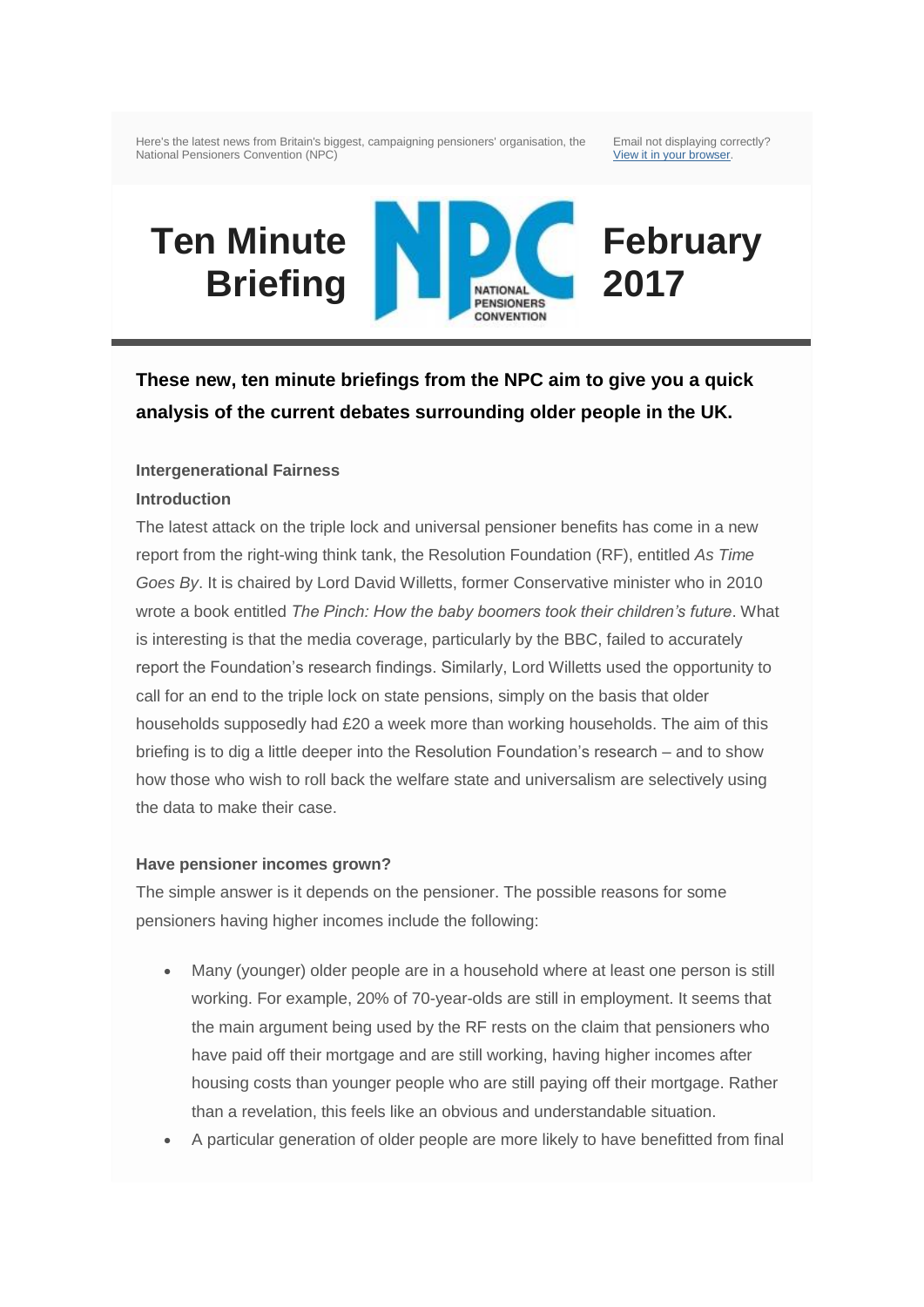salary, defined benefit occupational pension schemes, which were not available to older generations and are unlikely to be available to younger generations.

- Increases in pensioner benefits *prior* to the triple lock being introduced were higher than inflation, not as a result of the triple lock (as Lord Willetts suggested).
- Comparing typical pensioner incomes in 2014 with typical incomes in 2001, to a large extent means comparing two different populations of pensioners, as one poorer group dies and is replaced by younger and generally better off generations. However, if you measure the income of the same individual over that period, the figures show that the growth in their income is considerably lower than that for the group as a whole. For example, those born in 1935 (now aged 81-years-old) have not seen their incomes grow as much as younger pensioners.

## **Is it a case of young against old?**

The RF's research actually shows that those in their 20s have an income more in line with their grandparents in their 80s, than with their parents who may be in their late 40s upwards.

Another interesting finding is that income level differences *within* each generation are often larger than differences between generations. The idea that the inequality is therefore greatest between the generations is simply not borne out by the research. Suggesting that the problem is due to richer pensioners taking from poorer twenty somethings is factually incorrect.

Even the RF accept that there are still 2 million pensioners below the before housing costs relative poverty line in 2014-15 (16%) and 1.6 million below (14%) once housing costs are taken into account.

#### **Conclusion**

There seems little real evidence from the report to back up the claim from Lord Willetts and others that the triple lock must be scrapped alongside universal pensioner benefits, such as the bus pass and winter fuel allowance, in order to improve the life chances and incomes of younger generations. In fact, nowhere does the report call for any kind of redistribution of wealth between the generations; merely an argument is being used to make cuts to the welfare state that future generations of pensioners are going to need even more than their parents and grandparents.

For those wishing to find out more about the key issues raised in this briefing, follow the